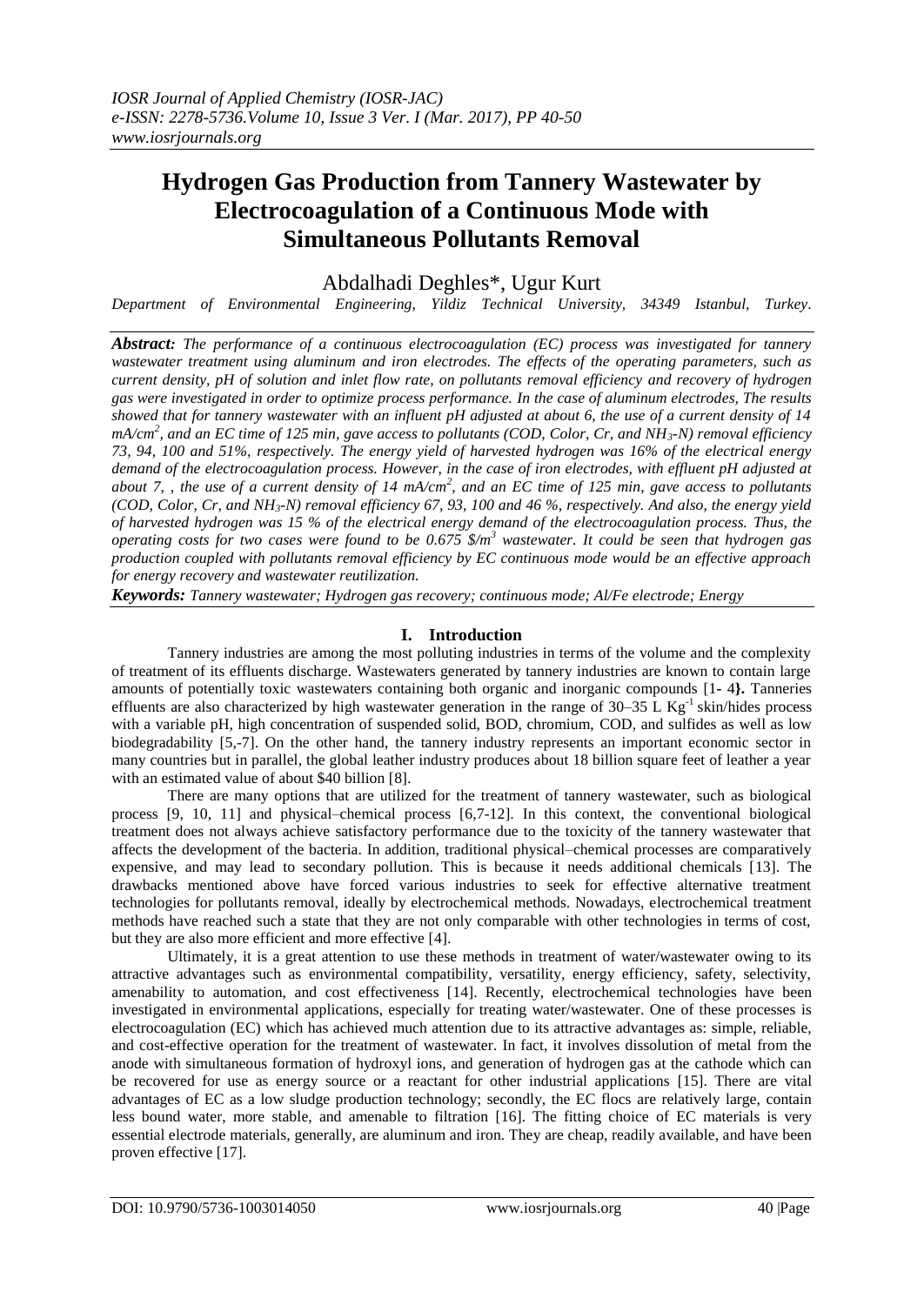EC has satisfactory been utilized decades to treat wastewater of olive mill [18,19], restaurant [17], metal plating [20], domestic [21], tannery [22-25], rose processing [26], textile industry [27], etc. The continuous mode of the EC process has however been less investigated, except in a few studies [28- 34]. Based on literature reviews, so far no other studies have taken into account the aspect of hydrogen recovery from the electrocoagulation process. Hydrogen is a main by-product of the electrocoagulation process as it is generated at the cathodes by water electrolysis. With an effective gas-liquid-solid separation process, high quality hydrogen can be recovered from the electrocoagulation process and used as an energy source or as a reactant for industrial processes. The prime objective behind this study was to discuss the applicability of EC in the continuous mode to treat tannery wastewater. In this study, experiments were conducted to examine the effects of the operating parameters, such as pH, current density, electrode material and inlet flow rate on pollutants removal .The optimal operating conditions and operating costs were determined.

# **II. Materials And Methods**

### *2.1 Wastewater sources and characteristics*

The samples analyzed in this work were collected from different outflow wastewaters of the Organized Tannery Industrial Region (OTIR) which is located in the Tuzla quarter of Istanbul, Turkey. With regard to OTIR, the treatment plant receives wastewater from 100 small tannery plants based on chrome and vegetables tanning. Generally, it has four treatment steps that can be given as: equalization, settling, aerobic activated sludge, and physiochemical treatment by chemical coagulation. The samples were put into PE containers, transported to laboratory in one hour, mixed very well, and conserved at 4˚C during the experiments. The composition of the wastewater sample is presented in Table 1. The sample was collected in December 2014.

| Parameter                              |                          | Value |     |
|----------------------------------------|--------------------------|-------|-----|
| PH                                     | 4.10 at 6.5 $^{\circ}$ C |       |     |
| Conductivity ( $mS$ cm <sup>-1</sup> ) | 11.71                    |       |     |
| <b>COD</b>                             | 2800                     |       |     |
| Soluble COD                            | 1789                     |       |     |
| Suspended solids                       | 912                      |       |     |
| Chloride                               | 1691                     |       |     |
| Total chromium                         | 570                      |       |     |
| Color                                  |                          |       | 824 |
| $NH3-N$                                | 180                      |       |     |
|                                        |                          |       |     |

| Table 1: Characteristics of raw tannery wastewater used in this study |  |
|-----------------------------------------------------------------------|--|
|-----------------------------------------------------------------------|--|

Note: Color ADMI (10) Pt-Co, all other parameters as mgL<sup>-1</sup>.

# *2.1. Experimental set-up and the procedure*

The continuous-mode system used in electro-coagulation treatment consisted of: (1) a wastewater storage tank; (2) a peristaltic pump with an operating flow rate between 0.07 and 1140 ml\ min (Longer Pump, BT300-2J, China); (3) an electrochemical reactor with a set of five pairs of iron or aluminum electrodes; (4) gas separation tank; (5) sedimentation tank. The electrochemical reactor was constructed with Plexiglas having a dimension of 5.0×10.0×20 cm. It contained a set of 5 pairs of electrodes made of iron or aluminum, which reduced the working volume to 2.5 L. The electrodes were connected vertically with a gap distance of 7 mm. The configuration resulted in a total electrode working area of  $45 \text{ cm}^2$ . The electrodes were connected in monopolar parallel mode to a DC power supply and the electrochemical reactor was operated in continuous mode. The continuous electrochemical reactor was designed to work by an up-flow process. The tannery wastewater was fed in at the bottom of the reactor, flowed upward through the layers of the electrodes and drained out at the outlet located at the top of the reactor. The pump flow rate was adjusted to control the fluid residence time according to Eq. (1):  $HRT = V/F$ , (1)

where, HRT is the hydraulic retention time (min), V is the working volume of the reactor (L) and F is the flow rate  $(L \text{ min}^{-1})$ . In this study, the working volume  $(V)$  was 2.5 L. The HRT was controlled to be equal to the required electrocoagulation time. For example, if the required electrocoagulation time was 5 min, the pump flow rate was adjusted to be 500 ml min-<sup>1</sup>. If the required electrocoagulation time was 10 min, the pump flow rate was adjusted to be 250 ml min $^{-1}$ .

However, electrodes (Al or Fe) were immersed in the reactor containing tannery wastewater and connected to DC power supply by wires; the reactor was closed tightly by silicon to prevent any gas leakage. The tannery wastewater (TWW) was taken from different outflow wastewater of the Organized Tannery Industrial Region (OTIR) located in the Tuzla quarter of Istanbul, Turkey. The raw TWW contained nearly 2500 -3000 mg\L of COD. Conductivity of the raw TWW was 11.71 mS cm<sup>-1</sup> with an original pH of 4.10. The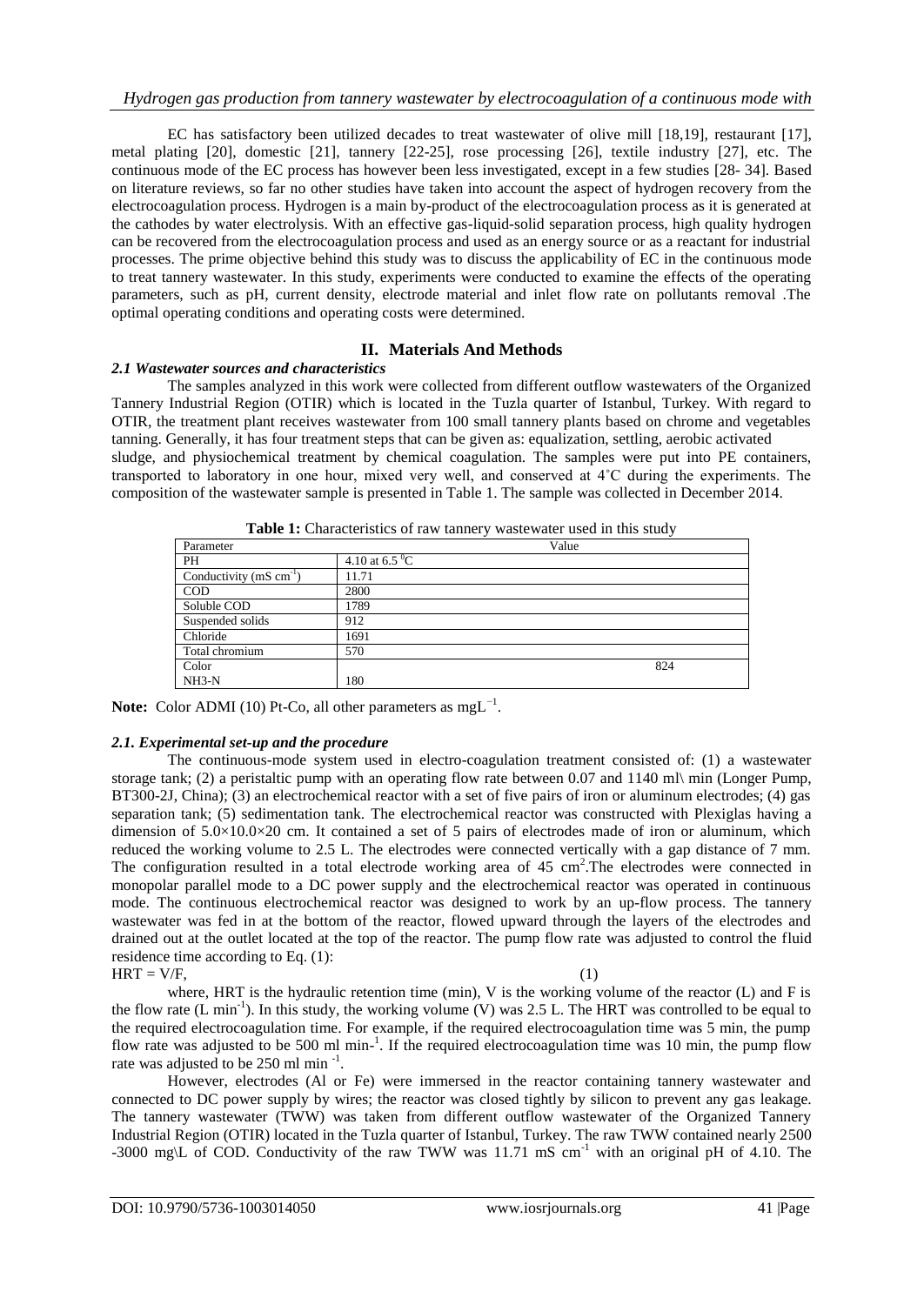applied DC voltages (V) and the amperes (A) were monitored during the course of experiments. And also, the electrical energy supplied to the system was calculated using the following equation:  $E = VIt$ , (2)

Where, Ee is the electrical energy supplied to the system by the DC power supply  $(J)$ ; V is the applied DC voltage; I is the current (A), and t (sec) is the duration of the applied DC voltage.

Pollutant removal efficiency was determined from the formula in Eq. (3):

Pollutant removal efficiency (%) =  $\frac{C_0 - C_f}{C_0} \times 100$  (3)

Produced hydrogen gas was collected in the head space of the reactor and also calculated by water displacement method. In this study, two values of pH for aluminum even iron electrodes were selected in order to determine the effectiveness of the electrocoagulation according to pollutants removal efficiency as well as hydrogen gas production. Additionally, the effects of the operating parameters were then studied and the optimal conditions of electrocoagulation continuous system for tannery wastewater treatment were determined. The operating parameters and conditions are summarized in table 2.

| <b>Table2:</b> Conditions of operating parameters |
|---------------------------------------------------|
|                                                   |

| Value                                      |
|--------------------------------------------|
| 7 and 14                                   |
| 5 for Al or Fe                             |
| 0.7                                        |
| 2.5 L                                      |
| 17, 20, 25, 33, 50 and 100                 |
| 25, 50, 75, 100, 125, and 150              |
| 4.1, 6 for Al and 4.1, 7 for Fe electrodes |
|                                            |

### *2.2 Analytical procedure*

The wastewater analyses were carried out in accordance with the Standard Methods for Examination of Water and Wastewater [35]. "pH, conductivity, COD, total chrome, and color were determined with (A Jenway 3040 brand, HACH HQ40d, closed reflux titrimetric method 5220C, A-Analyst 400, atomic absorption spectrometer, and HACH LANGE GmbH DR 5000 (spectrophotometer), respectively)". Merck analytical quality chemicals were used in the preparation of reagents.

#### **III. Results And Discussion**

The process standardization of electrocoagulation of tannery wastewater was carried out by studying the current density, inlet flow rate or electrolysis time and effects of pH solution.

#### *3.1. Effect of current density, inlet flow rate and energy consumption on the pollutants removal efficiency for aluminum electrodes*

In all electrochemical technologies, current density is considered a vital parameter for controlling the reaction rate within the electrochemical reactor [36]. It is well known that current density determines the production rate of coagulant, adjust also bubble production, and consequently affects the growth of flocs [28]. According to the conditions of operating parameter that listed in table 1 we investigated the effect of current density *j*, inlet flow rate and energy consumption on the efficiency of pollutants removal.

Fig.1.a and b show that the time required achieving steady-state conditions, i.e. the values on the plateau region, decreased when *j* increased from 7 to 14 mA/cm<sup>2</sup> and then became nearly constant at about 125 min. An increase in current density from 7 to 14  $mA/cm<sup>2</sup>$  yielded an increase in the efficiency of pollutants removal, i.e. COD, color, chromium and ammonium removal efficiencies were increased from 44- 61, 81-90, 98-100, and 17-31 %, respectively. This could be anticipated: when the current density increases, the amount of  $Al^{3+}$  cations released by the anode and therefore of Al (OH)<sub>3</sub> particles also increases.

As shown in fig.1.a and b, in addition, energy consumption was directly proportional to applied current density. The energy consumption increased from 4.5 to 6.75 KWh/m<sup>3</sup> with the increase in the applied current density. When the energy consumption was measured, the power requirement of electrocoagulation for pollutants removal was taken into account, while pumping energy was not considered.

Thus, fig.2.a and b has achieved, satisfactory, a steady state conditions. So, the values on the plateau region, decreased when *j* increased current density from 7 to 14 mA/cm<sup>2</sup> and then became nearly constant at about 125 min. An increase in current density from 7 to 14 mA/cm<sup>2</sup> yielded an increase in the efficiency of pollutants removal, i.e. COD, color, chromium and ammonium removal efficiencies were increased from 53- 73, 85-95, 100-100, and 23-60 %, respectively. However, the pollutants removal efficiency at pH 6 is found superior than pH 4.1 for aluminum electrodes. As described in fig.2.a and b, in addition, it can be seen that the energy consumption was directly proportional to applied current density. The energy consumption increased from 4.5 to 6.75 KWh/m<sup>3</sup> with the increase in the applied current density. When the energy consumption was measured, the power requirement of electrocoagulation for pollutants removal was taken into account, while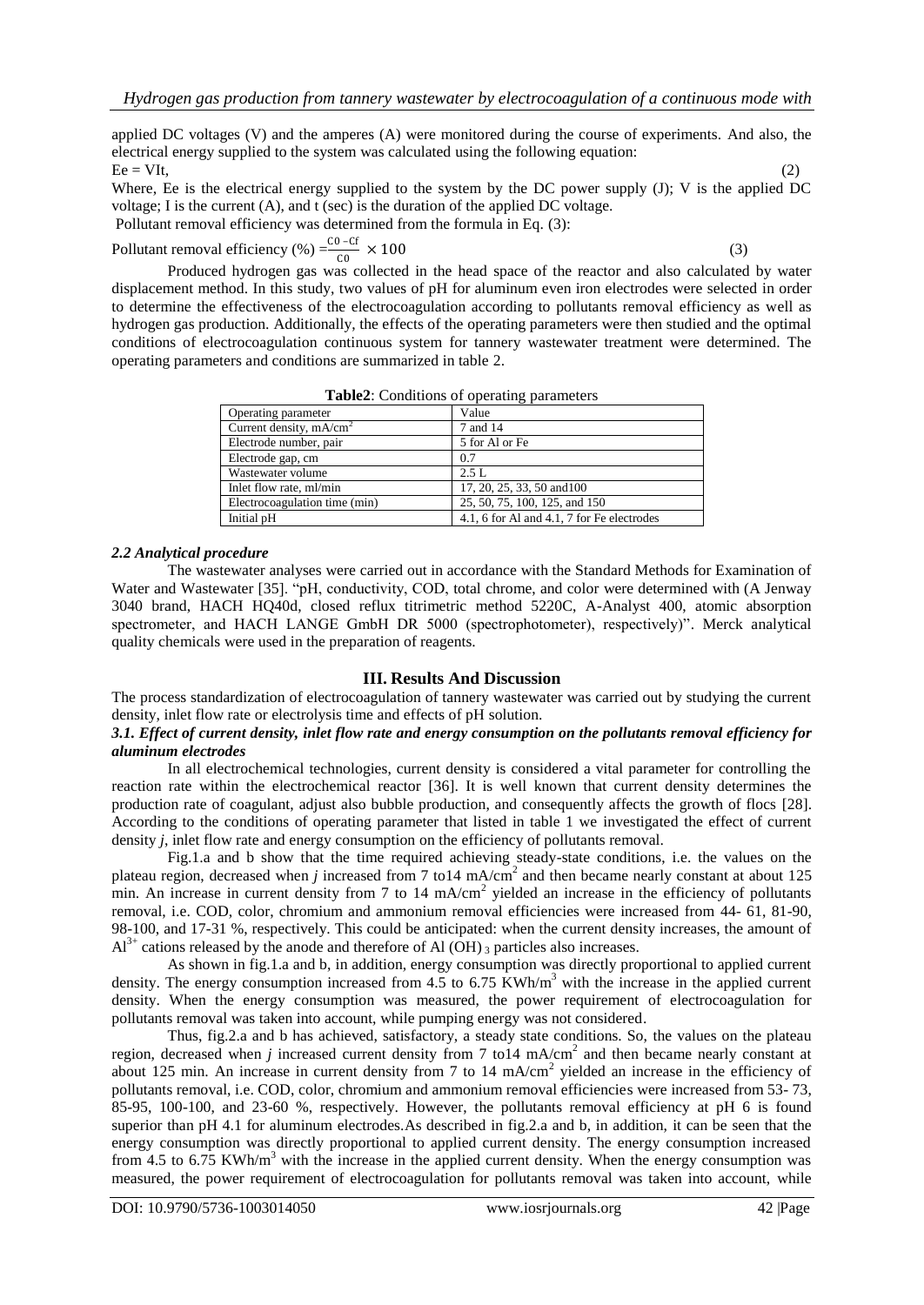pumping energy was not considered. Conclusively, as the current density was increased, the pollutants removal efficiencies and the energy consumption increased.Regard to the inlet flow rate, as seen in (fig.1.a and b, fig.2.a.b), it was increased to 17, 20, 25, 33, 50 and 100 ml/min, the retention time directly decreased to 150, 125, 100, 75, 50, and 25 min. the pollutants removal efficiencies were decreased as the flow rate was increased. This showed that mixing by the rapid turbulent inlet to the reactor initially affected the pollutants removal efficiency. However, after the flow rate was increased somewhat, from 20 to 25 ml/min in this study, the influence of retention time decreasing was stronger than that of the mixing effect. The optimal flow rate could be considered to be 20 ml/min which is corresponding to 125 min. The result indicated that energy consumption was independent of the inlet flow rate, which is similar with its behavior according to pollutants removal. Despite the increasing of the inlet flow rate, the power consumption remained at  $4.5\text{-}6.75$  KWh/m<sup>3</sup> for fig.1.a and b and fig.2.a and b. The pumping energy was not taken into account on integrating the energy consumption. Anyway, for the experimental conditions of Fig.1.a and b and Fig.2.a and b, optimum current density and inlet out flow seemed therefore to be 14 mA/cm<sup>2</sup>, and 20 ml/min, as it can be considered that  $Y_{\text{COD}} = 61, 73\%$ respectively, corresponds to the minimum acceptable value for EC process. However, fig.2.b has achieved the best condition according to our results, optimum current density, pH and inlet out flow or electrocoagulation time seemed therefore to be 14 mA/cm<sup>2</sup>, 6.0 and 20 ml/min or 125 min, respectively, as it can be considered that  $Y_{\text{COD}} = 73$  %, corresponds to the minimum acceptable value for EC process. At these conditions, thus, the removal efficiency of Color, Cr, and  $NH_3-N$  was 95, 100 and 51 % respectively, and the energy consumption was  $6.75$  KWh/m<sup>3</sup> in the case of aluminum electrodes.



**Fig.1**.a. Effect of current density on pollutants removal efficiency with time or inlet flowrate and energy consumption of electrocoagulation using aluminum electrodes (original pH 4.1, five pairs of Al electrodes, current density 7 mA/cm<sup>2</sup>).



 **Fig.**1.b. Effect of current density on pollutants removal efficiency with time or inlet flowrate and energy consumption of electrocoagulation using aluminum electrodes (original pH 4.1, five pairs of Al electrodes, current density  $14 \text{ mA/cm}^2$ ).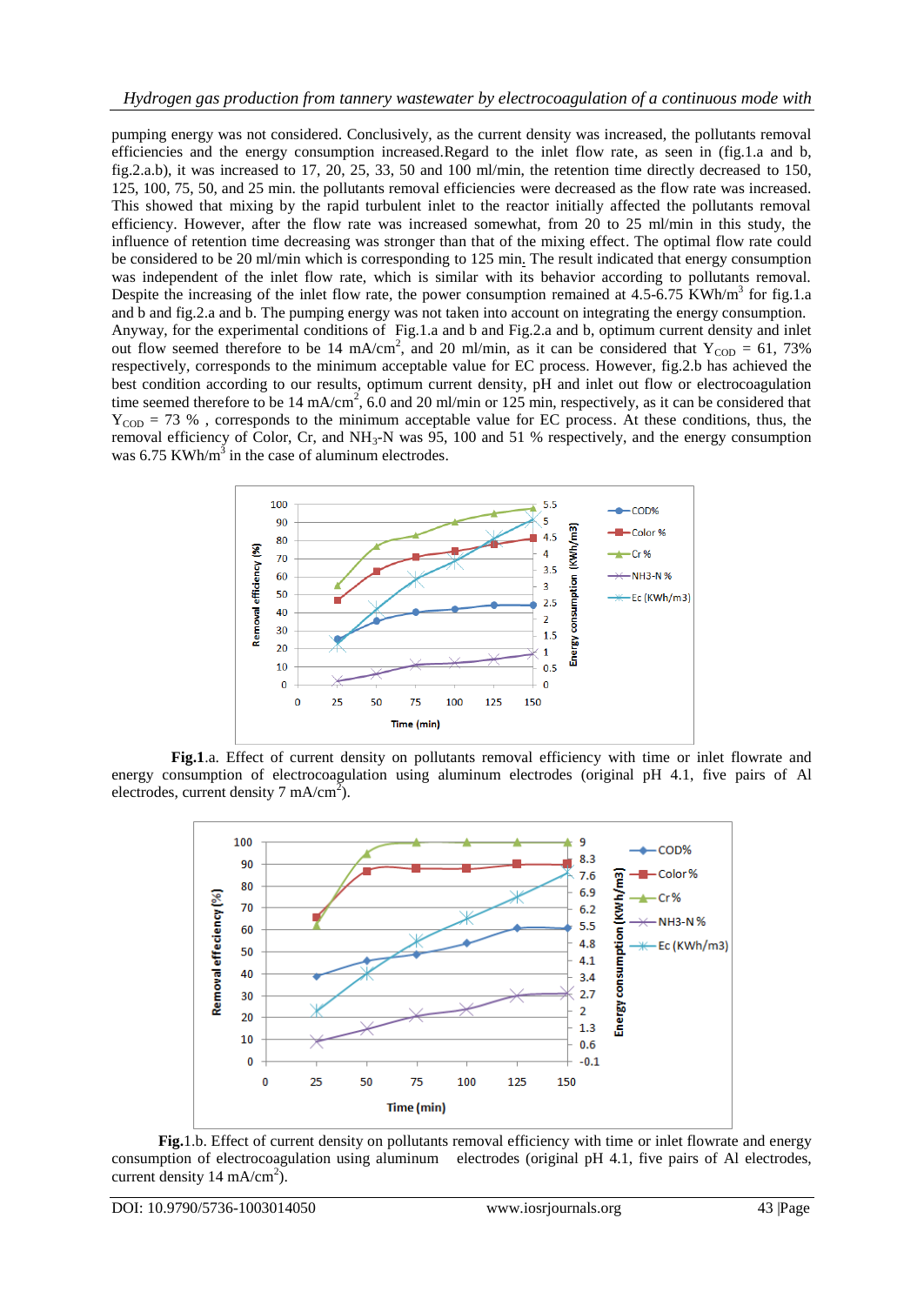

**Fig.2.a.**Effect of current density on pollutants removal efficiency with time or inlet fowrate and energy consumption of electrocoagulation using aluminum electrodes (pH 6, five pairs of Al electrodes, current density  $7 \text{ mA/cm}^2$ ).



**Fig.2.b.**Effect of current density on pollutants removal efficiency with time or inlet flowrate and energy consumption of electrocoagulation using aluminum electrodes (pH 6, five pairs of Al electrodes, current density 14 mA/cm<sup>2</sup>).

### *3.2. Effect of current density, inlet flow rate and energy consumption on the pollutants removal efficiency for iron electrodes*

It is well known that current density  $(i)$  is the major operating variable directly affecting on the performance of electrocoagulation process and operating costs. It is clearly evident that as the value of *j* increases from  $7 - 14$  mA/cm<sup>2</sup> a substantial increment in the pollutants removal was observed (fig.3.a and b). Highest removal efficiency was achieved at  $14 \text{ mA/cm}^2$ , as it can be seen in fig. 3.b. This may be due to as the value of *j* increases, the amount of Fe<sup>+3</sup> cations liberated by anode increases ,formation of monomeric ions and hydroxyl complexes increases and thus may be attributed to the adsorption of the hydrogen bubbles produced by electrodes[ 37].

Anyway, figure 3.a and b show the removal efficiency of the pollutants and the energy consumption as a function of current density and electrocoagulation time or the inlet flow rate. The pollutants removal efficiency was comparable for every combination of current density and electrocoagulation time. Therefore, when considering both pollutants removal efficiency and energy demand, fig 3.b seemed to be the most suitable for treating tannery wastewater. The pollutants removal efficiencies of COD, Color, Cr, and NH3-N were 53, 76, 100 and 27 % respectively, and the energy demand was 8.0 kWh/ m 3 . As shown in figure 3.b, When the electrocoagulation time was increased from 25 min to 150 min at a current density of 14 mA/cm<sup>2</sup>, the removal efficiency of COD, Color, Cr and NH3.-N was significantly increased from 36- 53, 73-76, 98.7-100, and 12-27 % respectively, The energy demand also increased from 2.10 to 8.0 kWh/ $m<sup>3</sup>$ .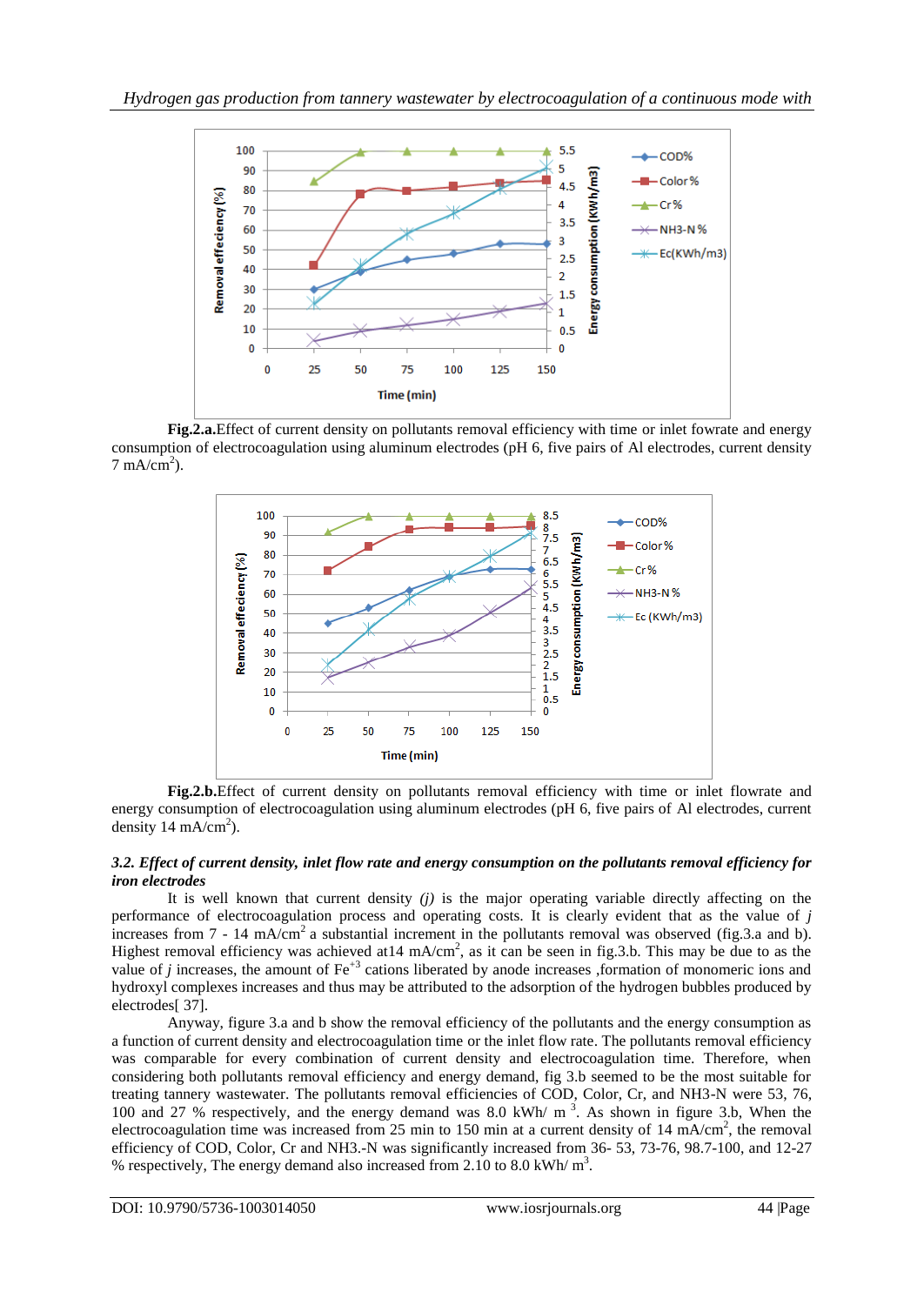Fig.4.a and b depict the removal efficiency of pollutants in term; COD, Color, Cr and  $NH<sub>3</sub>-N$  and the energy consumption as a function of current density and electrocoagulation time or inlet flow rate. The pollutants removal efficiency was comparable for every combination of current density and electrocoagulation time. Therefore, when considering both COD removal efficiency and energy demand, fig.4.b seemed to be the most suitable for treating tannery wastewater. The COD removal efficiency was 67 % and the energy demand was 6.8 kWh/ m<sup>3</sup> at 125 min. while, in fig.4.a the removal efficiency of COD was 45% and the energy consumption was  $5.05$  KWh/m<sup>3</sup> at 150 min.

Regard to the inlet flow rate, as shown in (fig.3.a and b, fig.4.a.b), it was increased to 17, 20, 25, 33, 50 and 100 ml/min, the retention time directly decreased to 150, 125, 100, 75, 50, and 25 min. the pollutants removal efficiencies were decreased as the flow rate was increased. Based in our experimental conditions, it can be seen that the optimum condition was achieved in fig.4.b, optimum current density and inlet out flow or electrocoagulation time seemed therefore to be  $14 \text{ mA/cm}^2$ , and  $20 \text{ ml/min}$  or  $125 \text{ min}$ , respectively, as it can be considered that  $Y_{\text{COD}} = 67\%$ , corresponds to the minimum acceptable value for EC process. Thus, the removal efficiency of Color, Cr, and  $NH_3-N$  was 93, 100 and 46 % respectively, and the energy consumption was 6.8  $KWh/m^3$ .



**Fig.3.a**. Effect of current density on pollutants removal efficiency with time and energy consumption of electrocoagulation using iron electrodes (original pH 4.1, five pairs of electrodes, current density  $\overline{7}$  mA/cm<sup>2</sup>.



**Fig.3.b**. Effect of current density on pollutants removal efficiency with time and energy consumption of electrocoagulation using iron electrodes (original pH 4.1, five pairs of electrodes, current density  $14 \text{ mA/cm}^2$ .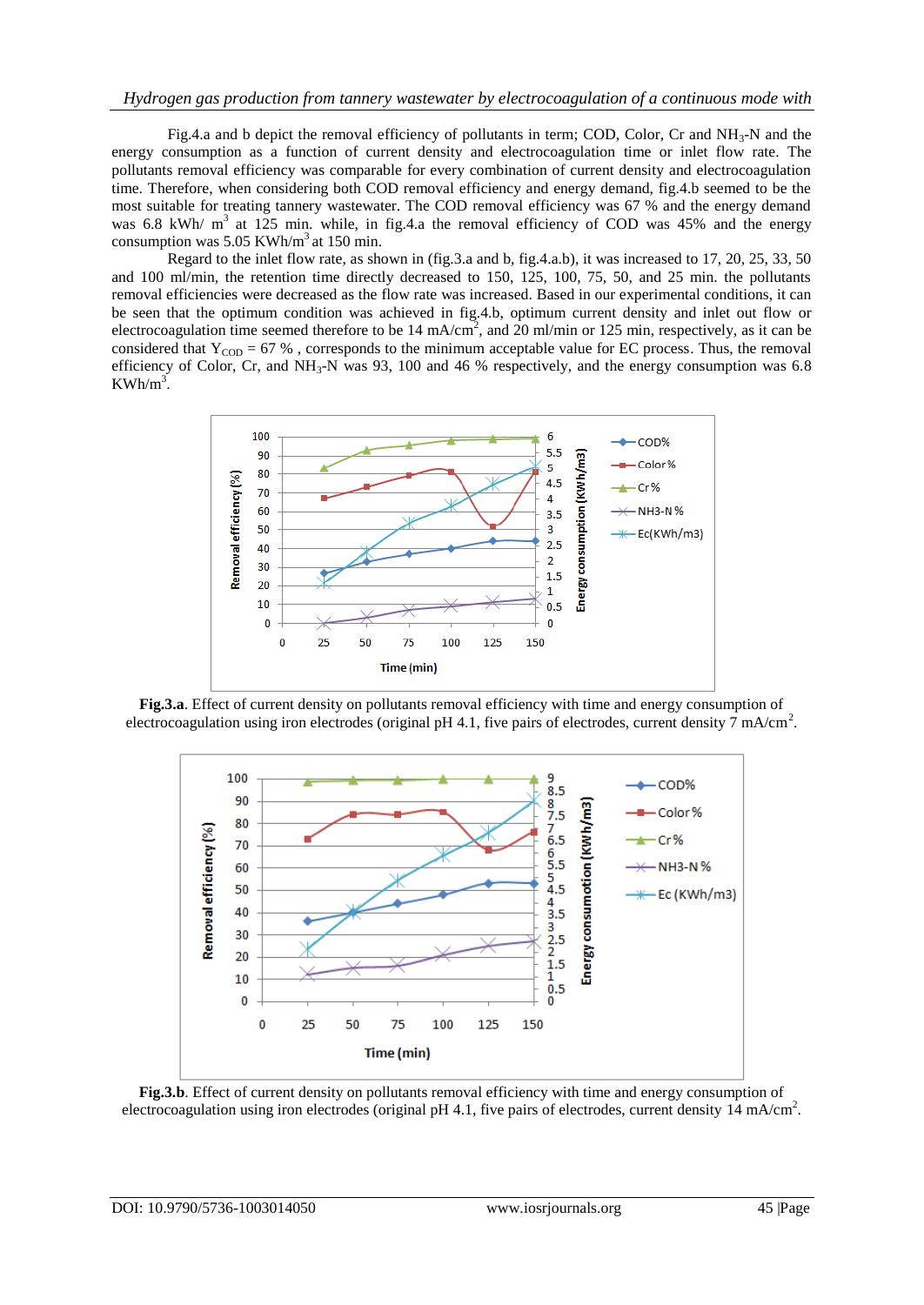

**Fig.4.a.**Effect of current density on pollutants removal efficiency with time and energy consumption of electrocoagulation using iron electrodes (original pH 7, five pairs of electrodes, current density 7 mA/cm<sup>2</sup>.



**Fig.4.b**. Effect of current density on pollutants removal efficiency with time and energy consumption of electrocoagulation using iron electrodes (original pH 7, five pairs of electrodes, current density 14 mA/cm<sup>2</sup>.

# *3.5. Recovery of hydrogen and experimental and theoretical hydrogen yields*

The effluent from the electrochemical reactor was supplied continuously to the bottom of the gas separation tank, which was initially filled up with wastewater. As the wastewater is moved to the top, gas bubbles also moved up to the top together with upward effluent. The gas flowed out at the gas outlet located at the top of the gas separation tank, and water flowed out at a water outlet located near the top of the tank .With high liquid flow rates, only small amounts of solids accumulated in the gas separation tank. The amount of total gas produced was determined by water displacement method using sulfuric acid (2%) and NaCl (10%) containing solution. The cumulative hydrogen gas production was determined by using the following equation:  $V_{H2,i} = V_{H2,i-1} + V_{TG} + V_{G,i} - V_{G,i-1}$  (4)

Where  $V_{H2,i}$  and  $V_{H2,i-1}$  are the volumes of cumulative hydrogen (ml) calculated after the ith and the previous measurement;  $V_{TG}$  is the total gas volume measured by the water displacement method (ml);  $V_{G,i}$  and V<sub>G,i-1</sub> are the volumes of the gas in the headspace of the reactor for the ith and the previous measurement (ml). It should be appointed out that the volume of ammonia gas has been taken into account.

Fig.5.a shows hydrogen gas evolution coupled with electrocoagulation of different current densities (7and 14 mA/cm<sup>2</sup>) and pH values (4.1 and 6) for aluminum electrodes versus electrolysis time (min). As it can be seen from Fig. 5.a, the hydrogen gas production rates coupled with current density (7mA/cm<sup>2</sup>) and electrocoagulation time (150 min) were 332 and 380 ml at ph values 4.1 and 6, respectively. While, the hydrogen gas production rates coupled with current density  $(14mA/cm<sup>2</sup>)$  and electrocoagulation time (150 min) were 632 and 720 ml at pH values 4.1 and 6, respectively. As mentioned above, in the case of aluminum electrodes, the optimum current density and inlet out flow or electrocoagulation time seemed therefore to be 14 mA/cm<sup>2</sup>, pH 6 and 20 ml/min or 125 min, respectively, as it can be considered that  $Y_{\text{COD}} = 73$ %, and also, at these conditions it can be concluded that the hydrogen gas production rate was 582 ml.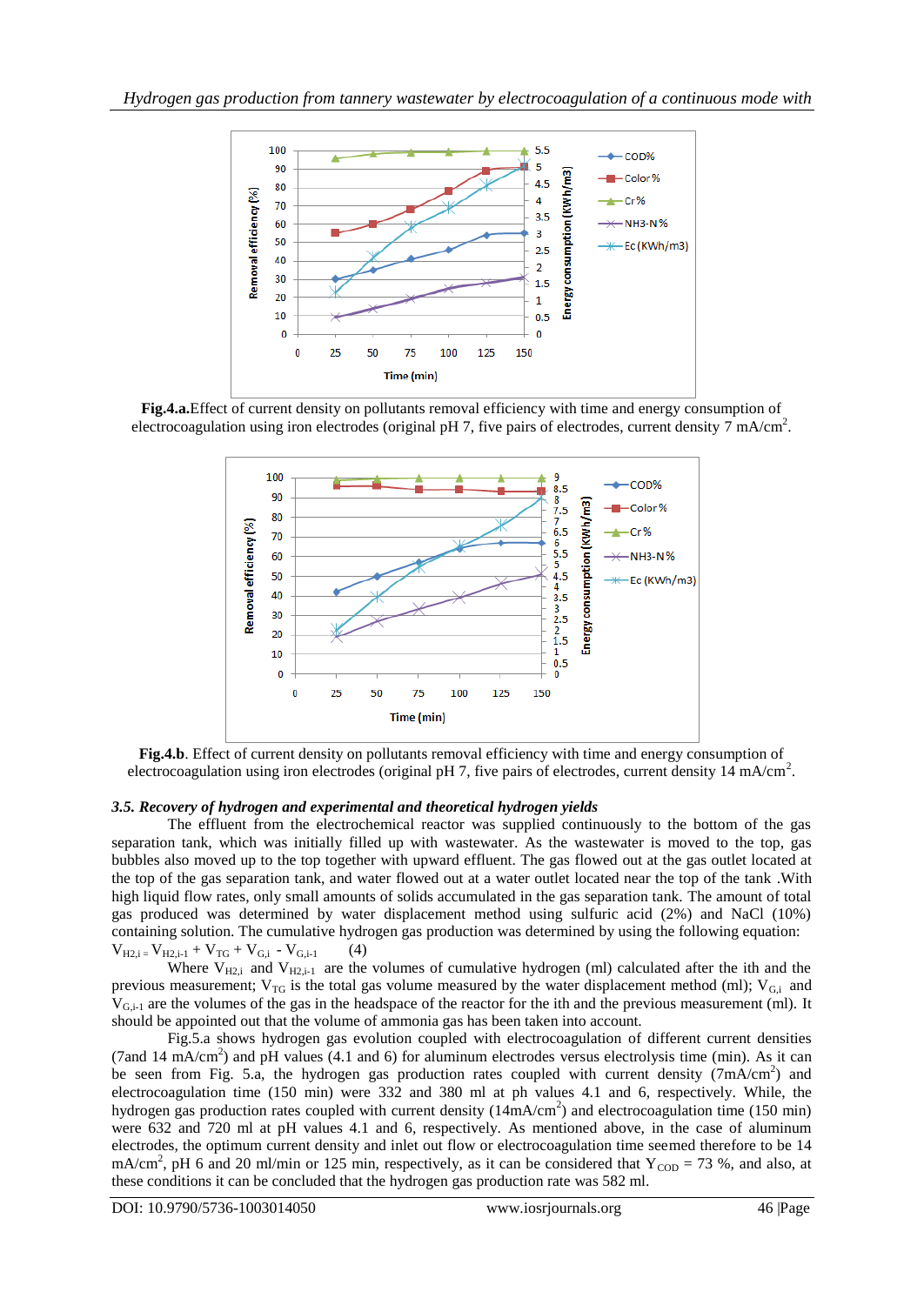While, in the case of iron electrodes an investigation of hydrogen production coupled with electrocoagulatoin of two values of current density (7 and  $14 \text{mA/cm}^2$ ) and pH (4.1 and 7) versus electrolysis time (min) was conducted. As it can be seen from fig.5.b the hydrogen gas production rates coupled with current density (7mA/cm<sup>2</sup>) and electrocoagulation time (150 min) were 328 and 336 ml at pH values 4.1 and 7, respectively. Thus, the hydrogen gas production rates coupled with current density  $(14mA/cm^2)$  and electrocoagulation time (150 min) were 612 and 668 ml at pH values 4.1 and 7, respectively. For iron electrodes, as it can be considered that  $Y_{\text{COD}} = 67$  %, corresponds to the minimum acceptable value for EC process. The optimum conditions were seemed therefore to be  $14 \text{ ma/cm}^2$ , pH 7 and 20 ml/min or 125 min, thus, at these conditions it can be attained about 546 ml of hydrogen gas.

Ultimately, it could be explained that the hydrogen gas production increased when current density increased for each electrolyte, this is because that more protons released from the anode reaction which is agree with the COD removal [38]. Beyond that, the experiments with aluminum electrodes clearly indicated that hydrogen gas production from tannery wastewater was satisfactory than iron electrodes, this is due to high free electron density and high electrical conductivity of aluminum [39].

However, the theoretical amount of hydrogen gas generated is calculated by faraday law [38];  $\eta_{\rm H2} = \frac{I.t}{F}$ F  $H$  (5)

Where, ηH2 is the amount of hydrogen generated (mole), *I* is the supplied current (Ampere), t is the electrocoagulation time (s), F is Faraday's constant (96,500 C per mole of electrons), H is the number of hydrogen molecules generated per electron involved in the redox reactions. The value of H is independent of the type of anode; i.e. iron or aluminum. That is, H is equal to 1/2 in both cases. Hydrogen yield was defined as the ratio of the amount of hydrogen obtained from the experiment and the theoretical amount of hydrogen. However, it should be pointed out that the ammonia gas production has been taken into consideration.

Table 3 compares the theoretical hydrogen yield from the harvested hydrogen product and the electrical energy requirement of the electrocoagulation process. The theoretical energy yield from the harvested hydrogen was calculated based on the energy yield of hydrogen of 67.4 kcal/2g  $H_2$ . (h)/ Volume (m<sup>3</sup>). The results show that the energy yield of harvested hydrogen can reduce the electrical energy consumption of the electrocoagulation process by 11% for current density 7 mA/cm<sup>2</sup> and 16 % for current density 14 mA/cm<sup>2</sup>. (Assuming 50% efficiency in hydrogen to electricity conversion).It has been noted that the choice of current densities, electrocoagulation time, pH and the type of electrodes, the estimated hydrogen produced is always of the same order of magnitude, ranging between  $0.93$  and  $2.02$  kWh m<sup>3</sup>. Besides an energy source, hydrogen can be used as a reactant in hydrogenation process to produce low molecular weight compounds, or to remove some of pollutants such a sulfur and nitrogen compound [40].

| the electrocoaguiation process at optimum conditions.         |          |                |                                                  |                                                                            |  |
|---------------------------------------------------------------|----------|----------------|--------------------------------------------------|----------------------------------------------------------------------------|--|
| Current density<br>$mA/cm^2$<br>electrocoagulation time (min) | pH value | Electrode type | Experimental<br>energy production<br>$(KWh/m^3)$ | Experimental electrical energy<br>requirement of EC process<br>$(KWh/m^3)$ |  |
| $7 \text{ mA/cm}^2/125$                                       | 6.0      | Al             | 1.10                                             | 4.40                                                                       |  |
| $14 \text{ mA/cm}^2/125$                                      | 6.0      | Al             | 2.02                                             | 6.50                                                                       |  |
| $7 \text{ mA/cm}^2/125$                                       | 7.0      | Fe             | 0.93                                             | 4.46                                                                       |  |
| $14 \text{ mA/cm}^2/125$                                      | 7.0      | Fe             | 1.90                                             | 6.50                                                                       |  |





**Fig.5. a** Hydrogen gas production with aluminum electrodes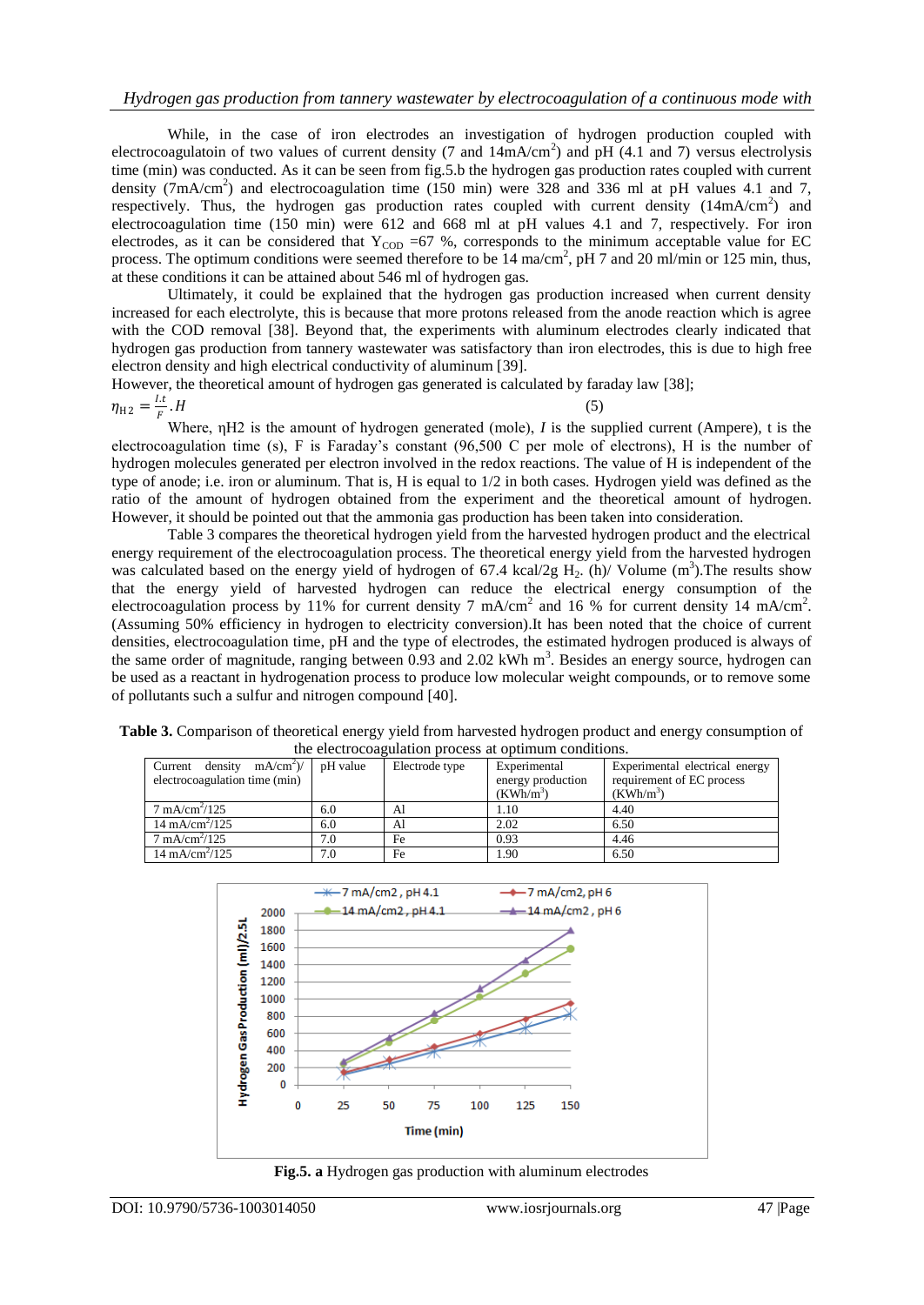

**Fig.5. b** Hydrogen gas production with iron electrodes

# *3.6. Operating costs*

The operating cost is considered a vita parameter that affects s the implementation of any method of wastewater treatment. In this paper, the operating costs have been calculated for EC process under optimum conditions. Generally, the operating cost includes material (mainly electrodes) cost, electrical energy cost, as well as labor, maintenance, and other costs. However, in this study, the operating costs were calculated as energy consumption. Unit prices, given as Turkish market, 2015, are as electrical energy price 0.1 \$/kWh. The energy consumptions in the EC process were calculated via the following equations (Eqs. (5)):

Energy<sub>consumption</sub> = 
$$
\frac{I \times V \times t}{v}
$$

 $(5)$ 

Where Energy consumption is the energy consumption (kWh/m<sup>3</sup>), V is the voltage (Volts), I is the current (Amperes), t is the EC time (hour), and v is the volume of the treated wastewater  $(m^3)$ .

In the two cases of aluminum or iron electrodes , the electric energy consumption and the pumping energy were taken into account for EC continuous system, the required energy amount for optimum reaction time (125 min) was 6.75 KWh/m<sup>3</sup> tannery wastewater corresponding to the cost of 0.675 \$/m<sup>3</sup> tannery wastewater.

# **IV. Conclusions**

A series of experiments was performed in order to find the effects of operating parameters for tannery wastewater treatment by electrocoagulation of a continuous mode. In addition, the effectiveness of electrocoagulation according to removal pollutants, i.e., COD, Color, Cr and NH3-N, was evaluated. Therefore, the significant amounts of hydrogen gas can be harvested by eclectrocoaulation has been determined. Pollutants removal by electrocoagulation was affected by current density, electrode materials, inlet flow rate, and initial pH. Our results highlight the opportunity to apply continuous EC process for the efficient removal of pollutants (COD, Color, Cr, and  $NH_3-N$ ), as well as recovery of hydrogen gas from tannery wastewater at low operating costs. In the case of aluminum electrodes, at optimum conditions the results showed that for tannery wastewater with an influent pH adjusted at about 6, the use of a current density of  $14 \text{ mA/cm}^2$ , and an EC time of  $125 \text{ min}$ , gave access to pollutants (COD, Color, Cr, and NH<sub>3</sub>-N) removal efficiency 73, 94, 100 and 51%, respectively. With the above-mentioned conditions, it can be harvested a significant amounts of hydrogen gas by EC technology. In this study it can be reported that the hydrogen was lost in the liquid effluent from the gas separation tank. Ultimately, the energy yield of harvested hydrogen was 16% of the electrical energy demand of the electrocoagulation process.

In view of our results, the optimum conditions for iron electrodes were determined. With effluent pH adjusted at about 7, , the use of a current density of 14 mA/cm<sup>2</sup>, and an EC time of 125 min, gave access to pollutants (COD, Color, Cr, and  $NH_3-N$ ) removal efficiency 67, 93, 100 and 46 %, respectively. And also, the energy yield of harvested hydrogen was 15 % of the electrical energy demand of the electrocoagulation process. Ultimately, pollutants removal efficiency and hydrogen gas production were more efficiently achieved by A1 electrodes than Fe electrodes. This highlights the high effectiveness of continuous EC process for tannery wastewater treatment used in this work.

# **Acknowledgment**

This study was supported by project no. (2012 -05- 02KAP02), YTU- Office of Scientific Research Project Coordination and performed in the laboratories of Environmental Engineering Department, Yildiz Technical University.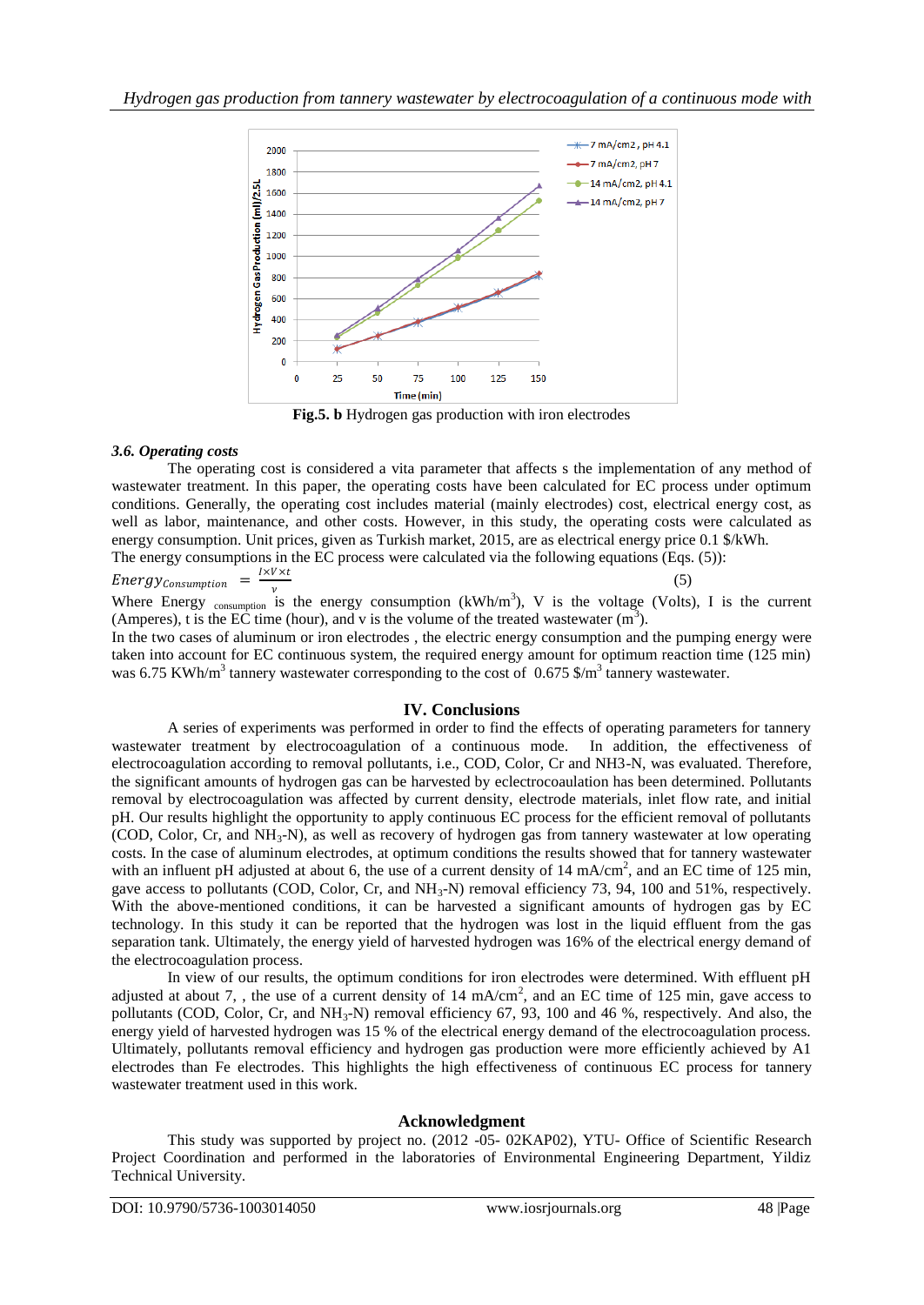#### **References**

- [1]. L. Szpyrkowicz, G.H. Kelsall, S. N. Kaul, M. D. Faveri, Performance of electrochemical reactor for treatment of tannery wastewaters, Chem. Eng. Sci.,56 (2001) 1579 -1586.
- [2]. M. Panizza , G. Cerlsola, Electrochemical Oxidation as a Final Treatment of Synthetic Tannery Wastewater, Environ. Sci. Technol. 38, (2004), 5470-5475.
- [3]. A. Cassano, R. Molinari, M. Romano, E. Drioli, Treatment of aqueous effluents of the leather industry by membrane processes: A review, J. Membr. Sci., 181 (2001), 111–126.
- [4]. G. Chen, Electrochemical technologies in wastewater treatment. Sep. Purif. Technol., 38 **(2004),** 11–41.
- [5]. M.A. Aboulhassan, S. Souabi, A. Yaacoubi, Pollution reduction and biodegradability index improvement of tannery effluents, Int. J. Environ. Sci. Technol., 5, (2008), 11–16.
- [6]. F.M. Menezes, R. Amal, D. Luketina, Removal of particles using coagulation and flocculation in a dynamic separator, Powder Technol., 88, (1996), 27–31.
- [7]. Z. Song, C.J. Williams, R.G.J. Edyvean, Treatment of tannery wastewater by chemical coagulation, Desalination, 164 ,(2004), 249– 259.
- [8]. A. Benhadji, M.T. Ahmed, R. Maachi, Electrocoagulation and effect of cathode materials on the removal of pollutants from tannery wastewater of Rouïba, Desalination,277,(2011), 128–134.
- [9]. G. Durai, M. Rajasimman, N. Rajamohan, Kinetic studies on biodegradation of tannery wastewater in a sequential batch bioreactor, J. Biotech Res., 3 ,(2011) 19–26.
- [10]. S. Dogruel, E.A. Genceli, F.G. Babuna, D. Orhon, An investigation on the optimal location of ozonation with in biological treatment for a tannery waste water, Chem. Technol. Biotechnol., 181, (2008),1877–1885.
- [11]. R. Ganesh, G. Balaji, R.A. Ramanujam, Biodegradation of tannery wastewater using sequencing batch reactorrespirometric assessment, Bioresour. Technol., 97, (2006), 1815–1821.
- [12]. G. Lofrano, V. Belgiorno, M. Gallo, A. Raimo, S. Meric, Toxicity reduction in leather tanning wastewater by improved coagulation, flocculation, Global Nest J. 8, (2006), 151–158.
- [13]. I. Oller, S. Malato, J.A. Sa´nchez-Pe´rez, Combination of advanced oxidation processes and biological treatments for wastewater decontamination—A review, Sci. Total Environ. 409, (2011), 4141–4166.
- [14]. K. Ju¨ttner, U. Galla, H. Schmieder, Electrochemical approaches to environmental problems in the process industry, Electrochim. Acta., 45, (2000), 2575–2594.
- [15]. C. Phalakornkule, P. Sukkasem, C. Mutchimsattha, Hydrogen recovery from the electrocoagulation treatment of dye-containing wastewater, Int. J. Hydrogen Energy,35, (2010), 10934–10943.
- [16]. P. Holt, G. Barton, C. Mitchell, Electrocoagulation as wastewater treatment, The Third Annual Australian Environmental Engineering Research Event, 23–26 November, Castlemaine, Victoria, 1999, pp. 23–26.
- [17]. B. G. Chen, X. Chen, P. L. Yue, Electrocoagulation and electroflotation of restaurant wastewater, J. Environ. Eng., 126, (9) (2000), (Paper No. 21505).
- [18]. N. Adhoum, L. Monser, Decolourization and removal of phenolic compounds from olive mill wastewater by electrocoagulation, Chem. Eng. Process. Process Intensif., 43, (2004), 1281–1287.
- [19]. U¨. Tezcan U¨ n, S. Ugur, A.S. Kopara, U. Bakır¨ Ogutveren, Electrocoagulation of olive mill wastewaters, Sep. Purif. Technol., 52, (2006), 136–141.
- [20]. N. Adhoum, L. Monser, N. Bellakhal, J. Belgaied, Treatment of electroplating wastewater containing Cu2+, Zn2+ and Cr(VI) by electrocoagulation, J. Hazard. Mater. 112 (2004) 207–213.
- [21]. U. Kurt, M.T. Gonullu, F. Ilhan, K. Varinca, Treatment of domestic wastewater by electrocoagulation in a cell with Fe–Fe electrodes, Environ. Eng. Sci., 25(2), (2008) , 153–161.
- [22]. O. Apaydin, U. Kurt, M.T. Gonullu, An investigation on the treatment of tannery wastewater by electrocoagulation, Global Nest J., 11, (2009), 546–555.
- [23]. J. Feng, Y. Sun, Z. Zheng, J. Zhang, S. Li, Y. Tian, Treatment of tannery wastewater by electrocoagulation, J. Environ Sci., 19, (2007), 1409–1415.
- [24]. M. Murugananthan, G. Bhaskar Raju, S. Prabhakar, Separation of pollutants from tannery effluents by electro flotation, Sep. Purif. Technol., 40, (2004), 69–75.
- [25]. F.R. Espinoza-Quin˜ones, M.M.T. Fornari, A.N. Mo´denes, S.M. Pala´cio, F.G. da Silva, N. Szymanski, A.D. Kroumov, D.E.G. Trigueros, Pollutant removal from tannery effluent by electrocoagulation, Chem. Eng. J.,151, (2009) , 59–65.
- [26]. Y. Avsar, U. Kurt, T. Gonullu, Comparison of classical chemical and electrochemical processes for treating rose processing wastewater, J. Hazard. Mater., 148, (2007), 340–345.
- [27]. O¨. Ku¨c¸u¨k, Application of Taguchi method in the optimization of dissolution of ulexite in NH4Cl solutions, Korean J. Chem. Eng., 23(1), (2006), 21–27.
- [28]. T. Kim, C. Parka, E. Shinb, S. Kim, Decolorization of disperse and reactive dyes by continuous electrocoagulation process, Desalination, 150, (2002) ,165-175.
- [29]. M.Y.A. Mollah, P. Morkovsky, J.A.G. Gomes, M. Kesmez, J. Parga, D.L. Cocke, Fundamentals, present and future perspectives of electrocoagulation, J. Hazard. Mater, B 114, (2004), 199–210.
- [30]. N. Daneshvar, H. Ashassi-Sorkhabi, A. Tizpar, Decolorization of orange II by electrocoagulation method, Sep. Purif. Technol., 31, (2003), 153–162.
- [31]. N. Mameri, A.R. Yeddou, H. Lounici, D. Belhocine, H. Grib, B. Bariou, Defluoridation of septentrional of Sahara water of North Africa by electrocoagulation process using bipolar aluminum electrodes, Wat. Res., 32, (1998), 1604–1612.
- [32]. X. Chen, G. Chen, P.L. Yue, Separation of pollutants from restaurant wastewater by electrocoagulation, Sep. Purif. Technol., 19, (2000), 65–76.
- [33]. L. Ben Mansour, I. Ksentini, B. Elleuch, Treatment of wastewaters of paper industry by coagulation–electroflotation, Desalination, 208, (2007), 34–41.
- [34]. B. Merzouk, B. Gourich, A. Sekki, K. Madani, Ch. Vial, M. Barkaoui, Studies on the decolorization of textile dye wastewater by continuous electrocoagulation process, Chem. Eng. J., 149, (2009), 207–214.
- [35]. APHA, AWWA, EF, Standard Methods for the Examination of Water and Wastewater, twentieth ed., American Public Health Association, Washington, DC,1998.
- [36]. M.Y.A. Mollah, P. Morkovsky, J.A.G. Gomes, M. Kesmez, J. Parga, D.L. Cocke, Fundamentals, present and future perspectives of electrocoagulation, J. Hazard. Mater.,114 ,(2004) , 199–210.
- [37]. N. Tyagi, S. Mathur, D. Kumar, Electrocoagulation process for textile wastewater treatment in continuous up flow reactor, J. Sci. Ind. Res., 73,(2015), 195-198.